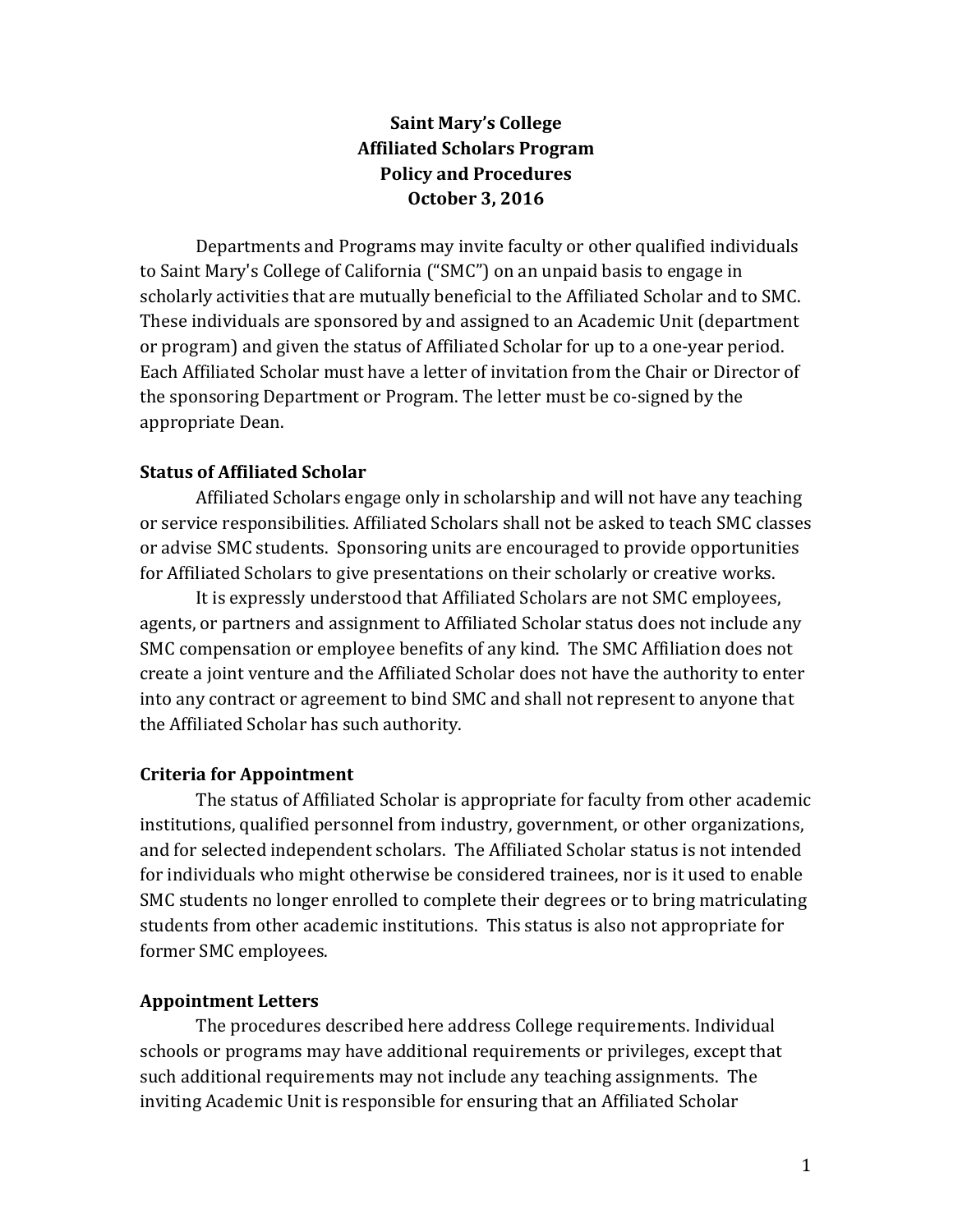candidate meets the criteria above and for issuing the letter of invitation. The appointment letter must:

- 1. Identify the Chairperson/Director issuing the invitation and the Academic Unit sponsoring the Affiliated Scholar. The appropriate Dean must also sign the letter.
- 2. Specify the term of the Affiliated Scholar designation with beginning and ending dates. Affiliated Scholar status may not be granted for longer than 12 months. If the Office of the Provost grants an exception, a new appointment letter must be issued.
- 3. Confirm that no salary or other financial compensation, including insurance or other health and welfare benefits, will be provided by SMC in conjunction with the designation as an Affiliated Scholar.
- 4. Identify the sponsor responsible to ensure that the Affiliated Scholar knows of and satisfies all regulatory requirements and all SMC policies that apply to his or her activities while at SMC.
- 5. Include a recharge GL code from the sponsoring unit to cover any fines, lost materials or other costs incurred that the Affiliated Scholar does not pay.
- 6. Send a copy of the appointment letter to the Office of the Provost.

# **Appointment Privileges**

Affiliated Scholars receive the following privileges:

- The Academic Unit sponsoring the scholar may provide special privileges, but shall not provide any privileges that are contrary to the limitations of affiliation set forth under the above section, entitled: "Status of Affiliated Scholar". Please consult with your department or program sponsor.
- Campus-wide privileges
	- o SMC authorized ID Once the Affiliated Scholar is approved and entered into the SMC HR database (Colleague), s/he is eligible for an SMC photo ID.
	- o SMC email account With an SMC ID and email account, the Affiliated Scholar will then be eligible for:
		- **IF Help Desk and Tech Bar support**
		- Access to SMC site-wide licensed software and resources
	- o Library privileges Affiliated Scholars' SMC Photo ID is their Library Card
		- See the Library's [Mission and Policies](http://www.stmarys-ca.edu/library/about-the-library/mission-and-policies) for further information, especially the Database Use Guidelines
		- Borrowing privileges including LINK+ and Interlibrary Loan
		- On-site and remote access to Library's e-resources and databases